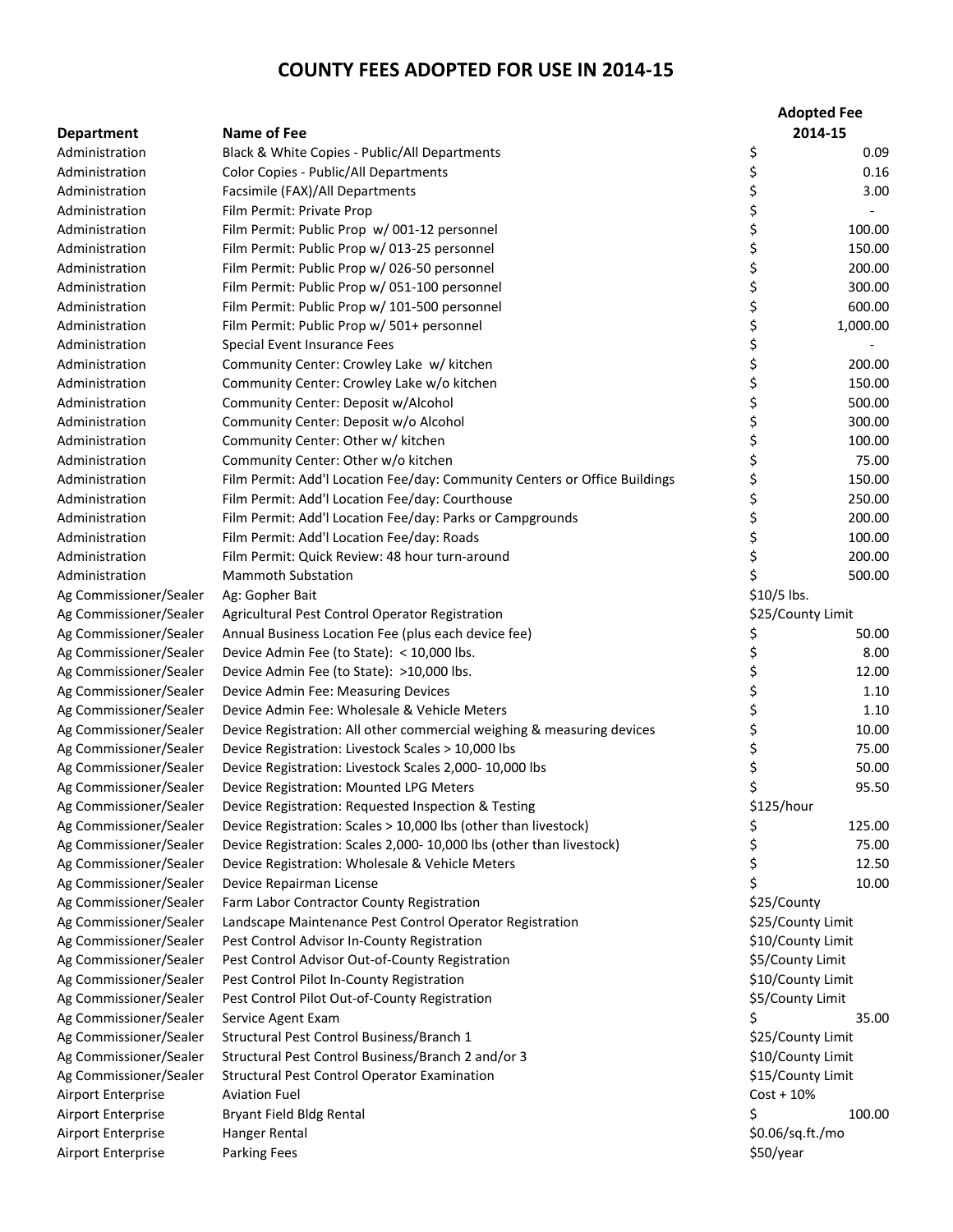|                          |                                          | <b>Adopted Fee</b>      |
|--------------------------|------------------------------------------|-------------------------|
| <b>Department</b>        | Name of Fee                              | 2014-15                 |
| Airport Enterprise       | Tie Down Fees: Daily                     | \$5/day                 |
| Airport Enterprise       | Tie Down Fees: Monthly                   | \$50/month              |
| <b>Animal Control</b>    | Adoption: Cat                            | 25.00<br>Ş              |
| <b>Animal Control</b>    | Adoption: Dog                            | \$<br>40.00             |
| Animal Control           | <b>Commercial Kennel: Annual Review</b>  | \$<br>100.00            |
| <b>Animal Control</b>    | Commercial Kennel: Initial Permit        | \$<br>250.00            |
| <b>Animal Control</b>    | Dead Animal Disposal: Picked up by AC    | \$<br>25.00             |
| Animal Control           | Euthanasia: Public                       | \$<br>25.00             |
| <b>Animal Control</b>    | Impound Boarding: 1 cat/cage             | $$6$ /day               |
| <b>Animal Control</b>    | Impound Boarding: 1 dog/kennel           | \$10/day                |
| Animal Control           | Impound Boarding: 2 dog/kennel           | \$11/day                |
| Animal Control           | Impound Boarding: 3 dog/kennel           | \$12/day                |
| Animal Control           | Impound Boarding: Livestock              | \$20/day                |
| Animal Control           | Impound Boarding: Other Animals          | \$5/day                 |
| Animal Control           | Impound: All other Animals               | Ş<br>20.00              |
| Animal Control           | Impound: Cat                             | \$<br>20.00             |
| <b>Animal Control</b>    | Impound: Dog Not wearing current license | \$<br>50.00             |
| Animal Control           | Impound: Dog wearing current license     | 25.00                   |
| Animal Control           | Impound: Livestock                       | $$100 + $15/hr$         |
| Animal Control           | License - Duplicate License              | \$<br>5.00              |
| <b>Animal Control</b>    | License - Intact                         | \$<br>20.00             |
| Animal Control           | License - Spayed/Neutered (annual)       | \$<br>10.00             |
| Animal Control           | License - Transfer Fee                   | \$<br>5.00              |
| <b>Animal Control</b>    | License - Working Dog                    | \$<br>10.00             |
| Animal Control           | Turn in: Litter by Owner                 | \$<br>30.00             |
| <b>Animal Control</b>    | Turn in: Single Animal by Owner          | 25.00                   |
| Animal Control           | Dead Animal Disposal: Delivered by Owner | No Longer Provide       |
| Assessor                 | Assessment Research                      | \$38/hour               |
| Assessor                 | <b>Cadastral Research</b>                | \$38/hour               |
| Assessor                 | Copy of Secure Roll with Characteristics | \$<br>37.00             |
| Assessor                 | Copy of Secured Roll                     | \$<br>37.00             |
| Assessor                 | Copy of Unsecured Roll                   | \$<br>37.00             |
| Assessor                 | <b>Historical Aircraft Exemption</b>     | \$<br>35.00             |
| Assessor                 | Late Filing (property ownership change)  | \$                      |
| Assessor                 | Parcel Map - Additional                  | \$<br>1.00              |
| Assessor                 | Parcel Map - First                       | \$<br>1.00              |
| Assessor                 | Parcel Map - Index                       | 1.00                    |
| Assessor                 | <b>Roll Labels</b>                       | \$41 set-up+\$2.50/page |
| Assessor                 | Tax System Screen Print                  | 0.20<br>Ş               |
| <b>Behavioral Health</b> | Addiction Severity Index (ASI)           | \$<br>100.00            |
| <b>Behavioral Health</b> | <b>Batterer's Intervention</b>           | \$<br>1,400.00          |
| <b>Behavioral Health</b> | <b>Drug Diversion</b>                    | \$<br>600.00            |
| <b>Behavioral Health</b> | DUI 9-Month                              | \$<br>1,700.00          |
| <b>Behavioral Health</b> | <b>DUI First Offender</b>                | \$<br>1,000.00          |
| <b>Behavioral Health</b> | DUI Multi-Offender                       | \$<br>2,200.00          |
| <b>Behavioral Health</b> | <b>DUI Wet Reckless</b>                  | \$<br>450.00            |
| <b>Behavioral Health</b> | <b>Outpatient: Assessment</b>            | \$2.61/minute           |
| <b>Behavioral Health</b> | <b>Outpatient: Case Management</b>       | \$2.02/minute           |
| <b>Behavioral Health</b> | <b>Outpatient: Collateral</b>            | \$2.61/minute           |
| <b>Behavioral Health</b> | <b>Outpatient: Crisis Intervention</b>   | \$3.88/minute           |
| <b>Behavioral Health</b> | <b>Outpatient: Group</b>                 | \$2.61/minute           |
| <b>Behavioral Health</b> | Outpatient: Individual                   | \$2.61/minute           |
| <b>Behavioral Health</b> | <b>Outpatient: Medication Support</b>    | \$4.82/minute           |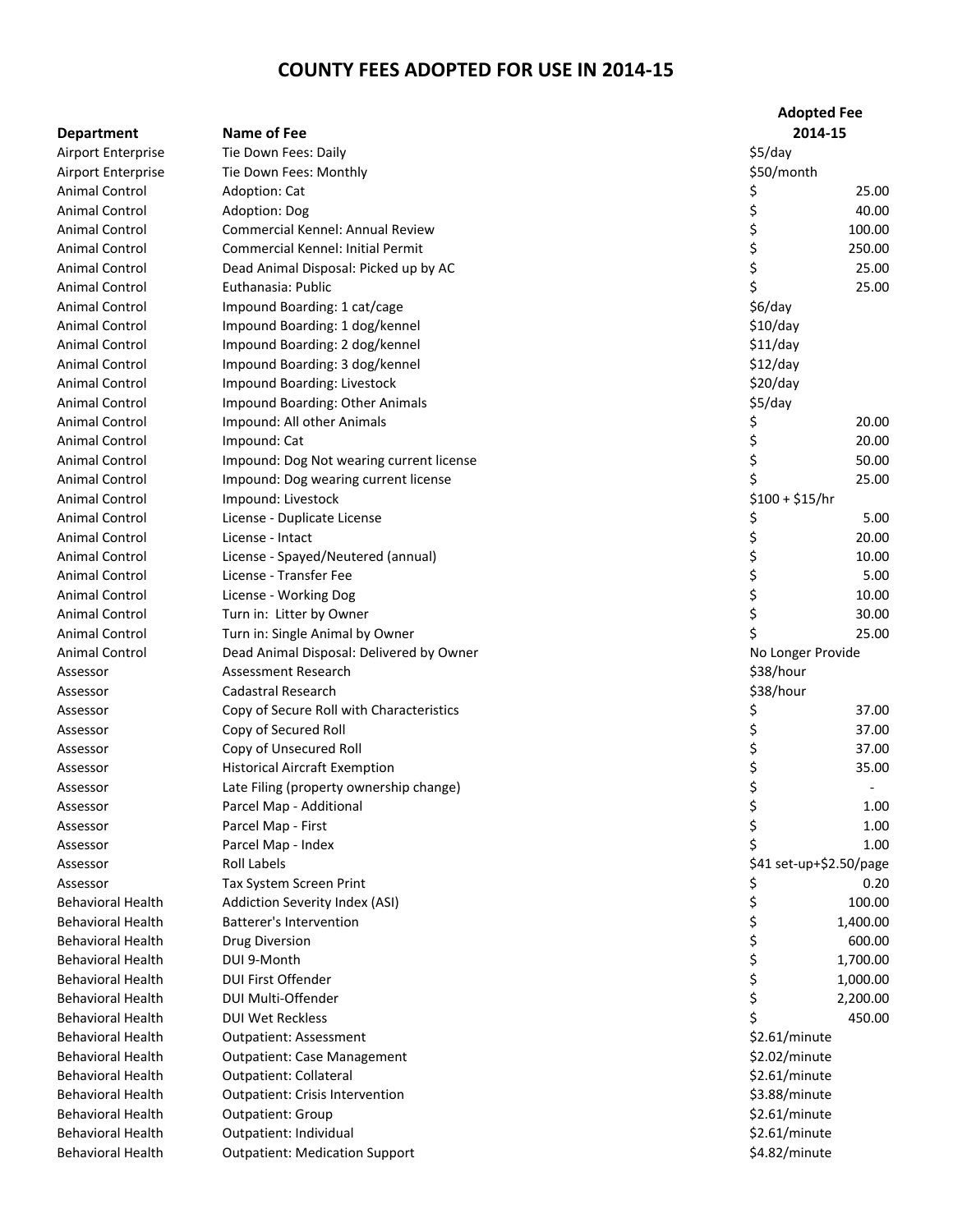| <b>Department</b>                             | Name of Fee                                                    |                             | <b>Adopted Fee</b><br>2014-15 |          |
|-----------------------------------------------|----------------------------------------------------------------|-----------------------------|-------------------------------|----------|
| Campground Enterprise                         | <b>Campground Site Fees</b>                                    |                             | \$16/Night                    |          |
| Cemetery Enterprise                           | Mt. Morrison: Plot Fees/per plot                               |                             | Ś                             | 456.00   |
|                                               | Community Development Building Inspector - Hourly Rate         |                             | \$99/hour                     |          |
| Community Development Code Compliance         |                                                                |                             | \$99/hour                     |          |
|                                               | Community Development Appeal (Initial Dep/\$99 per hour)       |                             | \$                            | 495.00   |
|                                               | Community Development Building Permit Plan Check (large)       |                             | \$                            | 250.00   |
|                                               | Community Development Building Permit Plan Check (small)       |                             | \$                            | 99.00    |
| Community Development Categorical Exemption   |                                                                |                             | \$                            | 99.00    |
|                                               | Community Development Certificate of Compliance                |                             | \$                            | 495.00   |
|                                               | Community Development Commission Interpretation                |                             | \$                            | 495.00   |
|                                               | Community Development Design Review (discretionary permit)     |                             | \$                            | 495.00   |
|                                               | Community Development Development Activity Hourly Rate         |                             | \$99/hour                     |          |
|                                               | Community Development Development Application Submittal Review |                             | \$                            | 495.00   |
| Community Development Director Review         |                                                                |                             | \$                            | 495.00   |
|                                               | Community Development Environmental Impact Report              | (Initial Dep/\$99 per hour) | \$                            | 495.00   |
|                                               | Community Development Environmental Impact Report              |                             | \$                            | 2,995.25 |
|                                               | Community Development General Plan Amendment                   |                             | \$                            | 495.00   |
|                                               | Community Development Groundwater Transfer/Extraction          |                             | \$                            | 495.00   |
|                                               | Community Development Home Occupation, expanded                |                             | \$                            | 495.00   |
| Community Development Hydrological Studies    |                                                                |                             | \$                            | 495.00   |
| Community Development Lot Line Adjustment     |                                                                |                             | \$                            | 495.00   |
| Community Development Lot Merger              |                                                                |                             | \$                            | 495.00   |
| Community Development Map Extension           |                                                                |                             | \$                            | 495.00   |
|                                               | Community Development Mining Operations Permit                 |                             | \$                            | 495.00   |
| Community Development Negative Declaration    |                                                                |                             | \$                            | 495.00   |
| Community Development Negative Declaration    |                                                                |                             | \$                            | 2,156.25 |
|                                               | Community Development Parcel Map: Modification                 |                             | \$                            | 495.00   |
| Community Development Parcel Map: Tentative   |                                                                |                             |                               | 495.00   |
|                                               | Community Development Prior Environmental (15183**)            |                             |                               | 495.00   |
| Community Development Reclamation Plan        |                                                                |                             |                               | 495.00   |
| Community Development Specific Plan           |                                                                |                             | \$\$\$\$\$\$                  | 495.00   |
| Community Development Time Shares             |                                                                |                             |                               | 495.00   |
| Community Development Tract Map: Modification |                                                                |                             |                               | 495.00   |
| Community Development Tract Map: Tentative    |                                                                |                             | \$                            | 495.00   |
| Community Development Use Permit              |                                                                |                             | \$                            | 495.00   |
| Community Development Use Permit Modification |                                                                |                             |                               | 495.00   |
| Community Development Variance                |                                                                |                             | \$                            | 495.00   |
|                                               | Community Development Benton 1 - 36 Christy Lane               |                             | \$                            | 750.00   |
|                                               | Community Development Benton 2 - 40 Christy Lane               |                             | \$                            | 750.00   |
| Community Development Birch Creek Condo       |                                                                |                             | Ś.                            | 850.00   |
| Community Development Attached Garages        |                                                                |                             | \$33.60/Sq. Ft.               |          |
| Community Development BSC Fee                 |                                                                |                             | % of Total Fee                |          |
| Community Development Building Permit - OTC   |                                                                |                             | \$130/Sq. Ft.                 |          |
| Community Development Building Shape A        |                                                                |                             | \$129.79/Sq. Ft.              |          |
|                                               | Community Development Building Shape A (+7,000 ft elevation)   |                             | \$183.44/Sq. Ft.              |          |
| Community Development Building Shape B        |                                                                |                             | \$132.73/Sq. Ft.              |          |
|                                               | Community Development Building Shape B (+7,000 ft elevation)   |                             | \$188.58/Sq. Ft.              |          |
| Community Development Building Shape C        |                                                                |                             | \$135.54/Sq. Ft.              |          |
|                                               | Community Development Building Shape C (+7,000 ft elevation)   |                             | \$193.19/Sq. Ft.              |          |
|                                               | Community Development Building Shape C (+7,000 ft elevation)   |                             | \$198.38/Sq. Ft.              |          |
| Community Development Building Shape D        |                                                                |                             | \$138.73/Sq. Ft.              |          |
| Community Development Covered Decks           |                                                                |                             | \$22.80/Sq. Ft.               |          |
| Community Development Detached Garages        |                                                                |                             | \$33.60/Sq. Ft.               |          |
|                                               |                                                                |                             |                               |          |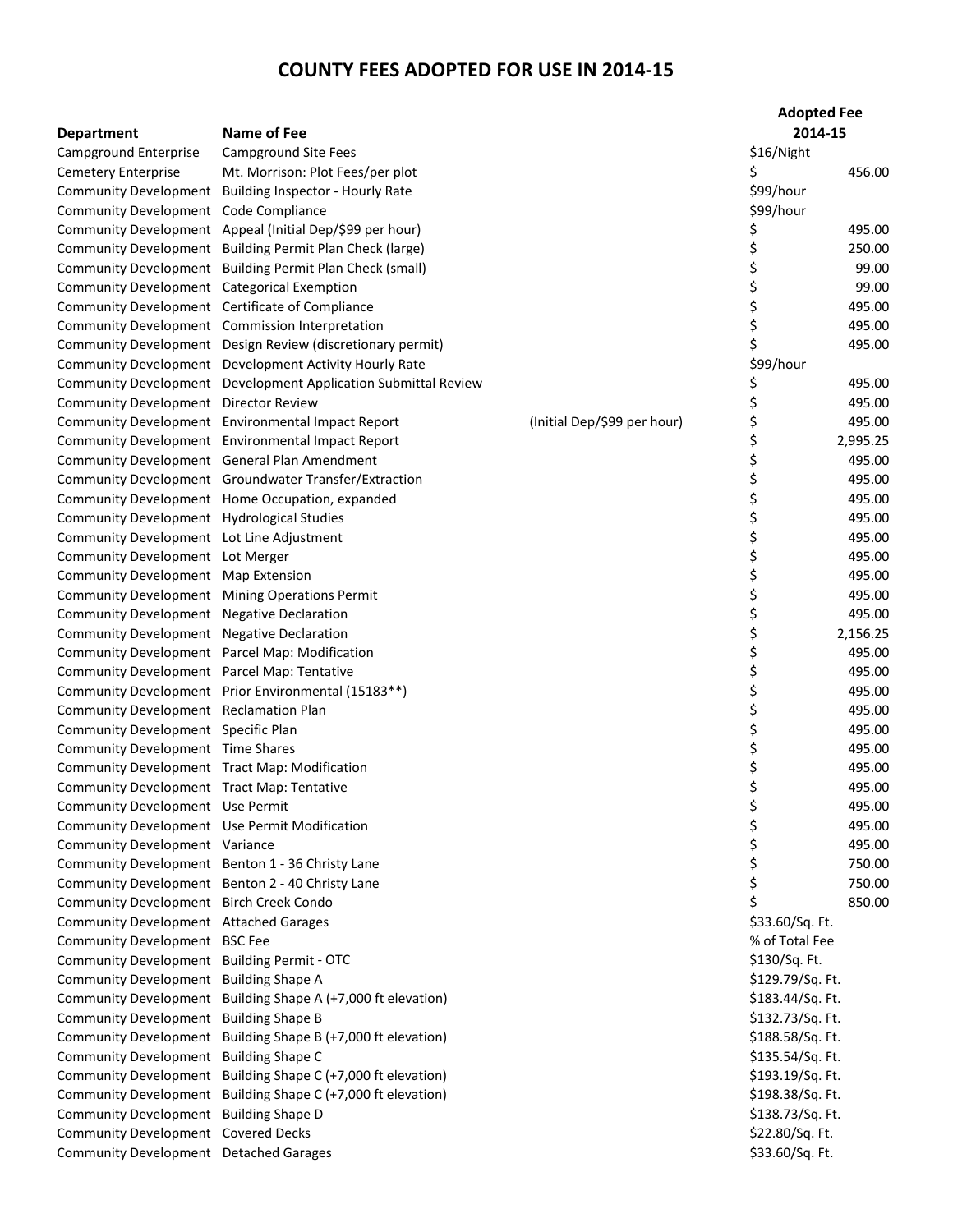|                              |                                                                                            | <b>Adopted Fee</b> |        |
|------------------------------|--------------------------------------------------------------------------------------------|--------------------|--------|
| <b>Department</b>            | <b>Name of Fee</b>                                                                         | 2014-15            |        |
|                              | Community Development SMIP Fee (Seismic) 1-3 Story                                         | \$                 | 13.00  |
|                              | Community Development SMIP Fee (Seismic) 3+ Story                                          |                    | 28.00  |
| <b>Community Development</b> | Unccovered Decks                                                                           | \$14.40/Sq. Ft.    |        |
| County Clerk-Recorder        | <b>Meeting Services</b>                                                                    | \$56.00/hour       |        |
| County Clerk-Recorder        | Copy or Scanned Document (per page/image) Color                                            | \$0.16/Image       |        |
| County Clerk-Recorder        | Board of Supervisor Agenda Subscription                                                    | \$                 | 33.00  |
| County Clerk-Recorder        | $CD + Case$                                                                                | \$                 | 2.25   |
| County Clerk-Recorder        | Elections: Mailing Labels (per label)                                                      | \$                 | 0.20   |
| County Clerk-Recorder        | <b>Wedding Officiating</b>                                                                 | \$                 | 118.00 |
| County Clerk-Recorder        | Assessment Appeal Filing Fee                                                               |                    | 17.70  |
| County Clerk-Recorder        | Clerk-Recorder Research                                                                    | \$56.00/hour       |        |
| County Clerk-Recorder        | Copy or Scanned Document (per page/image) B&W                                              | \$0.09/image       |        |
| County Clerk-Recorder        | <b>Document Certification</b>                                                              | \$                 | 1.75   |
| County Clerk-Recorder        | Notary Public Bond Filing/Withdrawal                                                       | \$                 | 16.00  |
| County Clerk-Recorder        | Process Server Bond Registration (Waived for PI)                                           | \$                 | 120.00 |
| County Clerk-Recorder        | Vital Records-Clerk's Acknowledgement per Name                                             | \$                 | 2.25   |
| County Clerk-Recorder        | Power of Attorney/Revocation                                                               | \$                 | 3.50   |
| County Clerk-Recorder        | Power of Attorney-additional names                                                         | \$                 | 2.25   |
| County Clerk-Recorder        | Certified Birth Certificate - Gov't Agency                                                 | \$                 | 19.00  |
| County Clerk-Recorder        | Certified Birth Certificate - Public                                                       | \$                 | 25.00  |
| County Clerk-Recorder        | <b>Certified Death Certificate</b>                                                         | \$                 | 21.00  |
| County Clerk-Recorder        | <b>Certified Fetal Death</b>                                                               | \$                 | 18.00  |
| County Clerk-Recorder        | Confidential Marriage License (Includes Marriage Certificate)                              | \$                 | 60.00  |
| County Clerk-Recorder        | <b>Documentary Transfer Tax</b>                                                            | \$0.55/\$500       |        |
| County Clerk-Recorder        | Fictitious Business Names (DBA): Abandonment of Fictitious Name                            |                    | 7.50   |
| County Clerk-Recorder        | Fictitious Business Names (DBA): Additional Business Name on Application                   |                    | 12.50  |
| County Clerk-Recorder        | Fictitious Business Names (DBA): Additional Registrant on App (Husband & Wife = 1 Na \$    |                    | 2.00   |
| County Clerk-Recorder        | Fictitious Business Names (DBA): Certified Cope of Fictitious Business Name Applicatior \$ |                    | 2.00   |
| County Clerk-Recorder        | Fictitious Business Names (DBA): Filing                                                    | \$                 | 12.50  |
| County Clerk-Recorder        | Fictitious Business Names (DBA): Withdrawal of Partnership                                 | \$                 | 5.00   |
| County Clerk-Recorder        | Human Remains Disposition - Regular                                                        | \$                 | 12.00  |
| County Clerk-Recorder        | Maps: Map Copies - add'l pages                                                             | \$                 | 2.00   |
| County Clerk-Recorder        | Maps: Map Copies - first page                                                              | \$                 | 4.00   |
| County Clerk-Recorder        | Maps: Recording add'l pages                                                                | \$                 | 3.00   |
| County Clerk-Recorder        | Maps: Recording first page                                                                 | \$                 | 8.00   |
| County Clerk-Recorder        | Marriage Certificate - Gov't Agency                                                        | \$                 | 11.00  |
| County Clerk-Recorder        | Marriage Certificate - Public                                                              | \$                 | 15.00  |
| County Clerk-Recorder        | Marriage License (Includes Marriage Certificate)                                           | \$                 | 50.00  |
| County Clerk-Recorder        | Mining Claims or Release after 10+ names/name change (per name)                            | \$                 | 1.00   |
| County Clerk-Recorder        | Recording: Claim of Lien - Special District Lien                                           | No Fee             |        |
| County Clerk-Recorder        | Recording: Document w/no Preliminary Change of Ownership form                              | \$                 | 20.00  |
| County Clerk-Recorder        | Recording: Document with Two Titles -8.5 X 11                                              | \$                 | 16.00  |
| County Clerk-Recorder        | Recording: Document with Two Titles -8.5 X 11-add'l page                                   | \$                 | 3.00   |
| County Clerk-Recorder        | Recording: Document with Two Titles -8.5 X 14                                              | \$                 | 19.00  |
| County Clerk-Recorder        | Recording: Document with Two Titles -8.5 X 14-add'l page                                   | \$                 | 6.00   |
| County Clerk-Recorder        | Recording: Monument Survey (Metes & Bounds Description)                                    | \$                 | 10.00  |
| County Clerk-Recorder        | Recording: Notice of Debtor (Each Address)                                                 | \$                 | 3.50   |
| County Clerk-Recorder        | Recording: Recordable document 8.5 X 11                                                    | \$                 | 8.00   |
| County Clerk-Recorder        | Recording: Recordable document 8.5 X 11-add'l page                                         | \$                 | 3.00   |
| County Clerk-Recorder        | Recording: Recordable document 8.5 X 14                                                    | \$                 | 11.00  |
| County Clerk-Recorder        | Recording: Recordable document 8.5 X 14-add'l page                                         | \$                 | 6.00   |
| County Clerk-Recorder        | Recording: Release of Special District Lien (Each Name)                                    | \$                 | 9.00   |
| County Clerk-Recorder        | Recording: Uniform Commercial Code (1-2 pp)                                                | \$                 | 11.00  |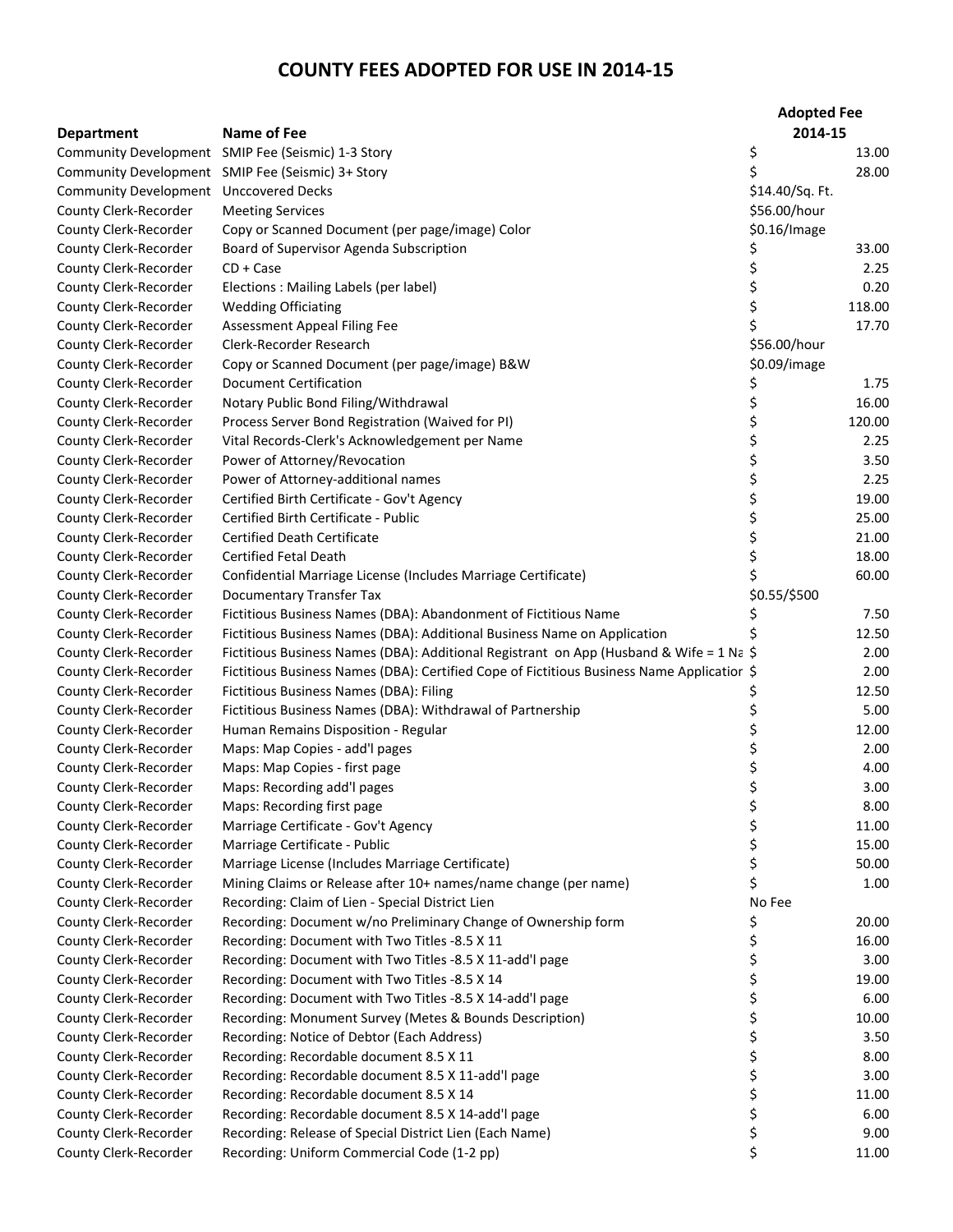|                                                       |                                                                                 | <b>Adopted Fee</b>         |          |
|-------------------------------------------------------|---------------------------------------------------------------------------------|----------------------------|----------|
| <b>Department</b>                                     | <b>Name of Fee</b>                                                              | 2014-15                    |          |
| County Clerk-Recorder                                 | Recording: Uniform Commercial Code (2+ pp)                                      | \$                         | 21.00    |
| County Clerk-Recorder                                 | UCC Uniform Commercial Code 1-2 page                                            | \$                         | 11.00    |
| County Clerk-Recorder                                 | UCC Uniform Commercial Code 3+ page                                             | \$                         | 21.00    |
| County Clerk-Recorder                                 | Vital Record Search                                                             | \$                         | 13.00    |
| <b>County Counsel</b>                                 | <b>Hourly Rate</b>                                                              | \$                         | 120.00   |
| DSS/Senior Program                                    | <b>Non-Senior Meals</b>                                                         | \$                         | 4.50     |
| EconDev/Tourism                                       | Visitor Guide Advertisement 1/2 Size                                            | \$795.00 (or actual cost)  |          |
| EconDev/Tourism                                       | Visitor Guide Advertisement 1/8 Size                                            | \$275.00 (or actual cost)  |          |
| EconDev/Tourism                                       | Visitor Guide Advertisement Full Back Cover                                     | \$1,485.00 (or actual cost |          |
| EconDev/Tourism                                       | Visitor Guide Advertisement Full Page Size                                      | \$1,265.00 (or actual cost |          |
| EconDev/Tourism                                       | Visitor Guide Advertisement Inside Front & Back Cover                           | \$1,375.00 (or actual cost |          |
| EconDev/Tourism                                       | Visitor Guide Advertisement 1/4 Size                                            | \$475.00 (or actual cost)  |          |
| <b>Emergency Medical Service Mileage</b>              |                                                                                 | \$37.00/Mile               |          |
|                                                       | Emergency Medical Service Advanced Life Support-Extensive Treatment & Transport | \$                         | 1,658.00 |
|                                                       | Emergency Medical Service Advanced Life Support-Limited Treatment & Transport   | \$                         | 1,496.00 |
|                                                       | Emergency Medical Service Basic Life Support-Extensive Treatment & Transport    | \$                         | 1,234.00 |
| <b>Emergency Medical Service Hourly Stand-By Rate</b> |                                                                                 | \$                         | 275.00   |
|                                                       | <b>Emergency Medical Service Advanced Life Support-No Transport</b>             | \$                         | 375.00   |
|                                                       | Emergency Medical Service Basic Life Support-Limited Treatment & Transport      | \$                         | 795.00   |
|                                                       | <b>Emergency Medical Service Exclusive Availability Stand-By</b>                | <b>Eliminate Fee</b>       |          |
| Finance                                               | Hourly Accounting Fee                                                           | \$                         | 80.00    |
| Finance                                               | <b>Tax Roll Parcel Correction</b>                                               | \$                         | 13.00    |
| Finance                                               | Pace Administration Fee                                                         | \$                         | 3.00     |
| Finance                                               | Manually Add Special Assessment                                                 | \$                         | 6.00     |
| Finance                                               | Agency access to tax system                                                     | \$980/yr                   |          |
| Finance                                               | File Lien                                                                       | \$                         | 9.00     |
| Finance                                               | Notice of Intent to File Lien                                                   | \$                         | 10.00    |
| Finance                                               | Notice of Tax Sale                                                              | \$                         | 90.00    |
| Finance                                               | Personal Contact Prior to Sale                                                  | \$                         | 150.00   |
| Finance                                               | Release of Lien                                                                 | \$                         | 10.00    |
| Finance                                               | <b>Returned Checks</b>                                                          | \$                         | 25.00    |
| Finance                                               | Special Assessment Tax Roll Correction                                          | \$                         | 7.00     |
| <b>Information Technology</b>                         | Request for Data                                                                | \$72/hr                    |          |
| Probation                                             | <b>Adult Cost of Probation</b>                                                  | \$                         | 30.00    |
| Probation                                             | Cost of Report                                                                  | \$                         | 400.00   |
| Probation                                             | Dismissal                                                                       | \$                         | 50.00    |
| Probation                                             | Electronic Monitoring: Blue Cell                                                | \$4.35/day                 |          |
| Probation                                             | Electronic Monitoring: Blue Land Based                                          | \$3.50/day                 |          |
| Probation                                             | <b>Electronic Monitoring: Blue Tag</b>                                          | \$7.00/day                 |          |
| Probation                                             | <b>Electronic Monitoring: SCRAM</b>                                             | \$9.75/day                 |          |
| Probation                                             | Electronic Monitoring: Set up Fee                                               | Ş                          | 50.00    |
| Probation                                             | <b>Interstate Transfer Processing Fee</b>                                       | \$                         | 75.00    |
| Probation                                             | Juvenile Cost of Probation                                                      | \$30/month                 |          |
| Probation                                             | Juvenile Hall                                                                   | \$30.00 per day            |          |
| Probation                                             | <b>Step Parent Adoption</b>                                                     | \$                         | 200.00   |
| Probation                                             | Supervision & Reports (Less of)                                                 | \$20/mo or \$240/year      |          |
| <b>Public Health</b>                                  | <b>Cottage Food Operation: Class B</b>                                          |                            | 20.00    |
| <b>Public Health</b>                                  | Retail Markets: 2,000-5,999 sq. ft. Seasonal                                    | \$                         | 203.00   |
| <b>Public Health</b>                                  | PH Nursing: 1/2 Hour Consultation                                               | \$                         | 45.00    |
| <b>Public Health</b>                                  | "Donations" for Services                                                        | 2.00-35.00                 |          |
| <b>Public Health</b>                                  | Bakery/Food Processing: 0-1,999 sq ft                                           | \$                         | 243.00   |
| <b>Public Health</b>                                  | Bakery/Food Processing: 2,000+ sq ft                                            | \$                         | 324.00   |
|                                                       |                                                                                 |                            |          |
| Public Health                                         | Bar/Tasting Room                                                                | \$                         | 162.00   |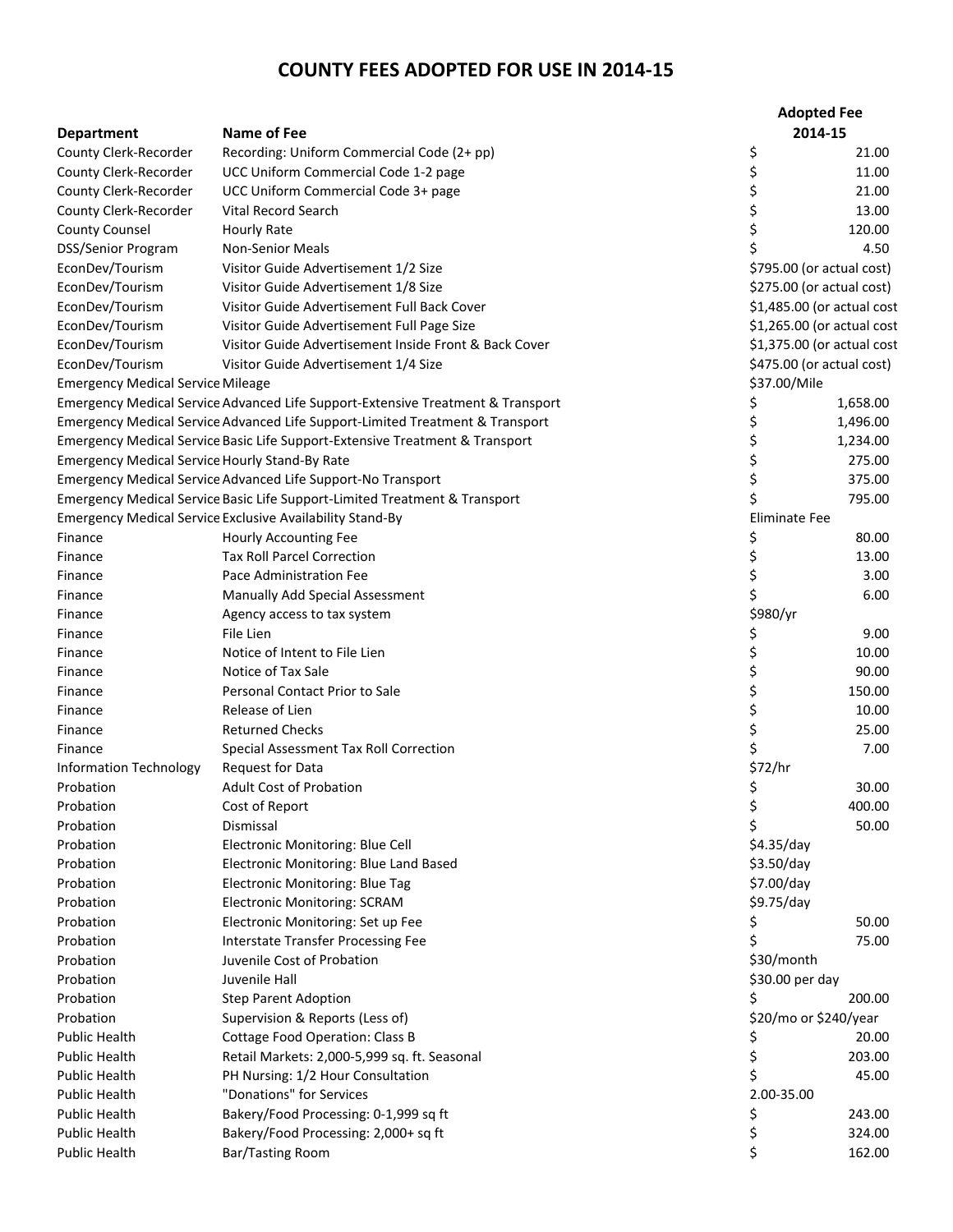|                                              |                                                                                                        | <b>Adopted Fee</b>           |
|----------------------------------------------|--------------------------------------------------------------------------------------------------------|------------------------------|
| <b>Department</b>                            | <b>Name of Fee</b>                                                                                     | 2014-15                      |
| <b>Public Health</b>                         | Business Plans: Aboveground Tank 1,320-10,000 gallons                                                  | \$<br>81.00                  |
| <b>Public Health</b>                         | Business Plans: Aboveground Tank 10,000+ gallons                                                       | \$<br>324.00                 |
| <b>Public Health</b>                         | Business Plans: Cal-ARP (Annual State Surcharge)                                                       | \$<br>270.00                 |
| <b>Public Health</b>                         | Business Plans: Facility with RMPP or CALARP                                                           | \$<br>648.00                 |
| <b>Public Health</b>                         | Business Plans: HazMat (Annual State Surcharge)                                                        | \$<br>35.00                  |
| <b>Public Health</b>                         | Business Plans: Large 20,000+ cubic feet                                                               | \$<br>324.00                 |
| <b>Public Health</b>                         | Business Plans: Large 25,000 + gallons                                                                 | \$<br>324.00                 |
| <b>Public Health</b>                         | Business Plans: Large 25,000 + pounds                                                                  | \$<br>324.00                 |
| <b>Public Health</b>                         | Business Plans: Medium 2,001-20,000 cubic feet                                                         | \$<br>243.00                 |
| <b>Public Health</b>                         | Business Plans: Medium 5,001-25,000 gallons                                                            | \$<br>243.00                 |
| <b>Public Health</b>                         | Business Plans: Medium 5,001-25,000 pounds                                                             | \$<br>243.00                 |
| <b>Public Health</b>                         | Business Plans: Small 200-2,000 cubic feet                                                             | \$<br>81.00                  |
| <b>Public Health</b>                         | Business Plans: Small 500-5,000 pounds                                                                 | \$<br>81.00                  |
| <b>Public Health</b>                         | Business Plans: Small 55-5,000 gallons                                                                 | \$<br>81.00                  |
| <b>Public Health</b>                         | <b>Business Plans: Tiered Permitting</b>                                                               | \$<br>405.00                 |
| <b>Public Health</b>                         | Business Plans: UST (Annual State Surcharge)                                                           | \$<br>15.00                  |
| <b>Public Health</b>                         | Commissary: With Food Preparation                                                                      | \$<br>405.00                 |
| <b>Public Health</b>                         | Commissary: Without Food Preparation                                                                   | \$<br>324.00                 |
| <b>Public Health</b>                         | <b>Cottage Food Operation: Class A</b>                                                                 | \$<br>10.00                  |
| <b>Public Health</b>                         | <b>CUPA: Construction</b>                                                                              | \$<br>405.00                 |
| <b>Public Health</b>                         | CUPA: Construction hourly rate after 5 hours                                                           | \$<br>81.00                  |
| <b>Public Health</b>                         | CUPA: Minor Upgrade/Repair                                                                             | \$<br>162.00                 |
| <b>Public Health</b>                         | <b>CUPA: Minor Upgrade/Repair Construction</b>                                                         | \$<br>243.00                 |
| <b>Public Health</b>                         | CUPA: Minor Upgrade/Repair Construction plus hourly rate after 3 hours                                 | \$<br>81.00                  |
| <b>Public Health</b>                         | CUPA: Minor Upgrade/Repair Plan Check                                                                  | \$<br>243.00                 |
| <b>Public Health</b>                         | <b>CUPA: Plan Check</b>                                                                                | \$<br>405.00                 |
| <b>Public Health</b>                         | Food Plan Check: Category A                                                                            | \$<br>486.00                 |
| <b>Public Health</b>                         | Food Plan Check: Category B                                                                            | \$<br>648.00                 |
| <b>Public Health</b>                         | Food Plan Check: Category B Food Facility major remodel                                                | \$<br>324.00                 |
| <b>Public Health</b>                         | Food Plan Check: Category B Food Facility minor remodel                                                | \$<br>162.00                 |
| <b>Public Health</b>                         | Food Plan Check: Category B Hourly rate for resubmittal, re-inspection, construction in: \$            | 81.00                        |
| <b>Public Health</b>                         | Hazmat: During Business Hours-hourly                                                                   | 81.00                        |
| <b>Public Health</b>                         | Hazmat: During Non-Business Hours-hourly                                                               | \$<br>122.00                 |
| <b>Public Health</b>                         | Misc Food: Bed & Breakfast                                                                             | \$<br>243.00                 |
| Public Health                                | Misc Food: Caterer                                                                                     | 162.00                       |
| <b>Public Health</b>                         |                                                                                                        | Ş.<br>\$<br>243.00           |
|                                              | Misc Food: Family Stay                                                                                 |                              |
| <b>Public Health</b><br><b>Public Health</b> | Misc Food: Farmers Market/Cert Farmers Mkt<br>Misc Food: Produce Stand                                 | \$<br>324.00<br>\$<br>162.00 |
| <b>Public Health</b>                         | Mortgage Services: Individual Septic system Certification                                              | \$<br>162.00                 |
| <b>Public Health</b>                         |                                                                                                        |                              |
| Public Health                                | Mortgage Services: Individual Well Certification<br>Mortgage Services: Well & Septic Cert at same time | \$<br>162.00<br>\$<br>243.00 |
| <b>Public Health</b>                         | Organized Camp/Resort                                                                                  | \$<br>486.00                 |
| <b>Public Health</b>                         | PH Nursing: Adult Immunization-cost of vaccine + \$10 admin fee                                        | \$<br>10.00                  |
| <b>Public Health</b>                         |                                                                                                        | \$                           |
| <b>Public Health</b>                         | PH Nursing: Medical Marijuana Application fee                                                          | 225.00                       |
| <b>Public Health</b>                         | PH Nursing: Medical Marijuana Application fee: Medi-Cal                                                | \$<br>112.50                 |
|                                              | Pools: Additional Pool at same facility                                                                | \$<br>203.00                 |
| <b>Public Health</b>                         | Pools: Additional Spa at same facility                                                                 | \$<br>203.00                 |
| <b>Public Health</b>                         | Pools: Pool New Construction Plan Check                                                                | \$<br>567.00                 |
| <b>Public Health</b>                         | Pools: Pool/Spa hourly rate for resubmittal, inspections                                               | \$<br>81.00                  |
| <b>Public Health</b>                         | Pools: Pool/Spa Major Remodel Plan Check                                                               | \$<br>324.00                 |
| <b>Public Health</b>                         | Pools: Pool/Spa Minor Remodel Plan Check                                                               | \$<br>162.00                 |
| <b>Public Health</b>                         | Pools: Public Pools                                                                                    | \$<br>284.00                 |
| <b>Public Health</b>                         | Pools: Public Spas                                                                                     | \$<br>243.00                 |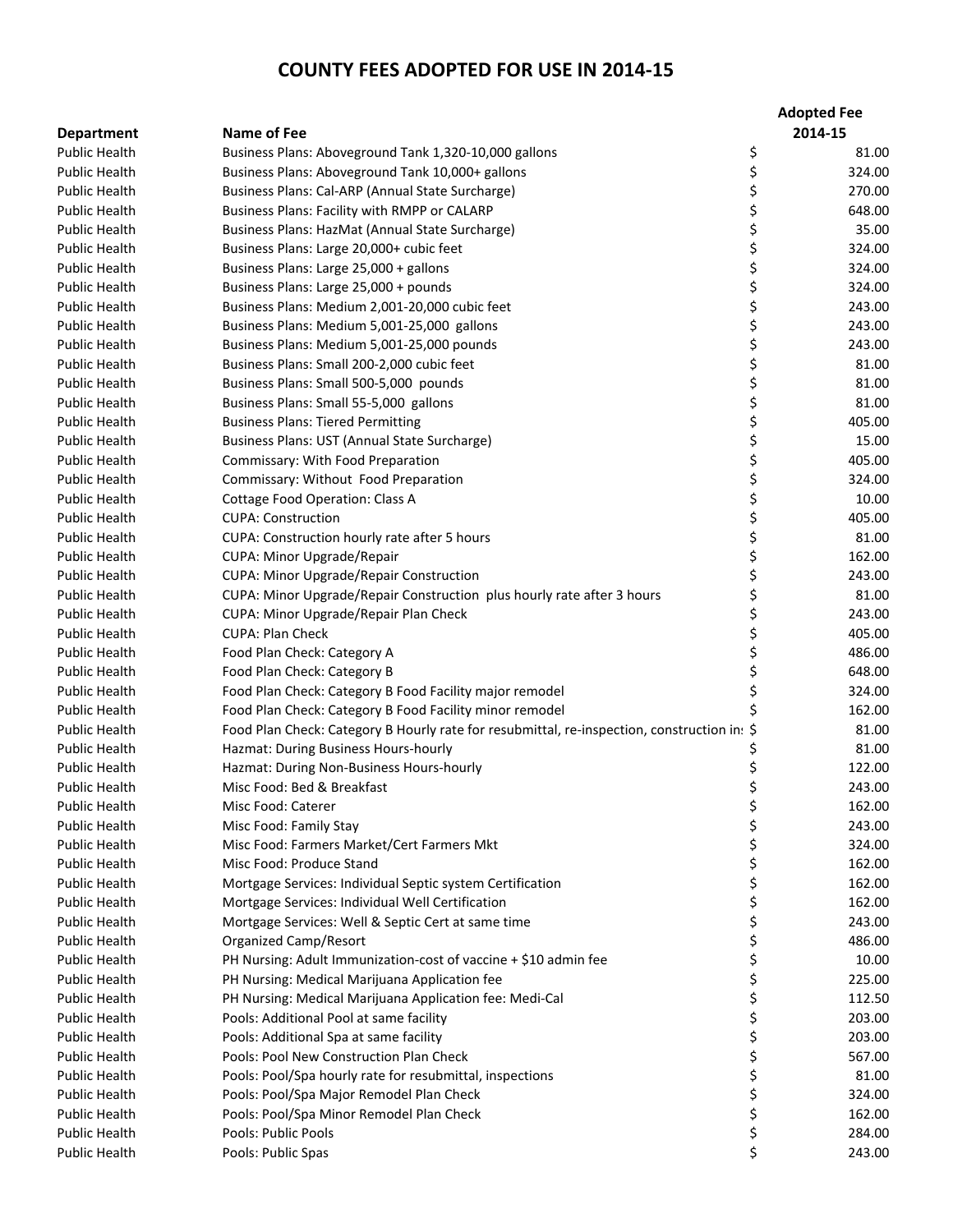|                                              |                                                                                                                  | <b>Adopted Fee</b> |
|----------------------------------------------|------------------------------------------------------------------------------------------------------------------|--------------------|
| <b>Department</b>                            | <b>Name of Fee</b>                                                                                               | 2014-15            |
| <b>Public Health</b>                         | Pools: Spa New Construction Plan Check                                                                           | \$<br>486.00       |
| <b>Public Health</b>                         | Pools: Special Use Pool                                                                                          | \$<br>243.00       |
| <b>Public Health</b>                         | Pools: Wading Pool                                                                                               | \$<br>243.00       |
| <b>Public Health</b>                         | Restaurant: 0-10 Seats                                                                                           | \$<br>162.00       |
| <b>Public Health</b>                         | Restaurant: 0-10 Seats Seasonal                                                                                  | \$<br>81.00        |
| <b>Public Health</b>                         | Restaurant: 100+ Seats                                                                                           | \$<br>648.00       |
| <b>Public Health</b>                         | Restaurant: 100+ Seats Seasonal                                                                                  | \$<br>324.00       |
| <b>Public Health</b>                         | Restaurant: 11-60 Seats                                                                                          | \$<br>324.00       |
| <b>Public Health</b>                         | Restaurant: 11-60 Seats Seasonal                                                                                 | \$<br>162.00       |
| <b>Public Health</b>                         | Restaurant: 61-100 Seats                                                                                         | \$<br>486.00       |
| <b>Public Health</b>                         | Restaurant: 61-100 Seats Seasonal                                                                                | \$<br>243.00       |
| <b>Public Health</b>                         | Retail Markets: 10-50 sq. ft.                                                                                    | \$<br>81.00        |
| <b>Public Health</b>                         | Retail Markets: 10-50 sq. ft. Seasonal                                                                           | \$<br>81.00        |
| <b>Public Health</b>                         | Retail Markets: 2,000-5,999 sq. ft.                                                                              | \$<br>324.00       |
| <b>Public Health</b>                         | Retail Markets: 51-1,999 sq. ft.                                                                                 | \$<br>243.00       |
| Public Health                                | Retail Markets: 51-1,999 sq. ft. Seasonal                                                                        | \$<br>122.00       |
| <b>Public Health</b>                         | Retail Markets: 6,000+                                                                                           | \$<br>405.00       |
| <b>Public Health</b>                         | Retail Markets: 6,000+ Seasonal                                                                                  | \$<br>243.00       |
| <b>Public Health</b>                         | Retail Markets: Additional Food Prep Unit                                                                        | \$<br>81.00        |
| <b>Public Health</b>                         | Satellite Distribution                                                                                           | \$<br>162.00       |
| <b>Public Health</b>                         | School Cafeteria (per school)                                                                                    | \$<br>162.00       |
| <b>Public Health</b>                         | Sewage: Alternative System                                                                                       | \$<br>1,296.00     |
| Public Health                                | Sewage: Annual Monitoring (where applicable)                                                                     | \$<br>81.00        |
| <b>Public Health</b>                         | Sewage: Commercial System (with WDR)                                                                             | \$<br>1,215.00     |
| <b>Public Health</b>                         | Sewage: Engineered Individual system                                                                             | \$<br>729.00       |
| <b>Public Health</b>                         | Sewage: Major Repair (drain field & tank)                                                                        | \$<br>567.00       |
| <b>Public Health</b>                         | Sewage: Minor Repair (drain field & tank)                                                                        | \$<br>284.00       |
| <b>Public Health</b>                         | Sewage: New gray water/reclaimed wastewater system                                                               | \$<br>405.00       |
| <b>Public Health</b>                         | Sewage: New Septic system                                                                                        | \$<br>567.00       |
| <b>Public Health</b>                         | Sewage: Permit Extension-1 year, 1 time                                                                          | \$<br>41.00        |
| <b>Public Health</b>                         | Sewage: Septic System begun or completed w/o permit                                                              | \$<br>850.50       |
| <b>Public Health</b>                         | Sewage: Septic Tank & Chemical Toilet Cleaning Services per vehicle/year                                         | 122.00             |
| <b>Public Health</b>                         |                                                                                                                  |                    |
| <b>Public Health</b>                         | Sewage: System destruction<br>Small Public Water Sys: 1-time Permit application-Public Water system installation | 81.00<br>729.00    |
|                                              |                                                                                                                  | \$                 |
| Public Health                                | Small Public Water Sys: Change of Ownership                                                                      | \$<br>243.00       |
| <b>Public Health</b>                         | Small Public Water Sys: Comm Sm Water 100-199 Connections                                                        | \$<br>729.00       |
| <b>Public Health</b><br><b>Public Health</b> | Small Public Water Sys: Comm Sm Water 25-99 Connections                                                          | \$<br>567.00       |
|                                              | Small Public Water Sys: Comm Sm Water 5-24 Connections                                                           | \$<br>324.00       |
| <b>Public Health</b>                         | Small Public Water Sys: CURFFL Water System                                                                      | \$<br>81.00        |
| <b>Public Health</b>                         | Small Public Water Sys: Nitrate Testing (annual)                                                                 | \$<br>35.00        |
| Public Health<br><b>Public Health</b>        | Small Public Water Sys: Operating Permit- Non-transient, non-community                                           | \$<br>486.00       |
|                                              | Small Public Water Sys: Operating Permit- Transient, non-community                                               | \$<br>486.00       |
| Public Health                                | Small Public Water Sys: Permit Amendment                                                                         | \$<br>243.00       |
| <b>Public Health</b>                         | Small Public Water Sys: State Sm Water 5-14 Connections                                                          | \$<br>162.00       |
| <b>Public Health</b>                         | Small Public Water Sys: Water Carrier (Domestic)                                                                 | \$<br>81.00        |
| <b>Public Health</b>                         | SW: Closed Sites                                                                                                 | \$<br>972.00       |
| <b>Public Health</b>                         | SW: Closure/Post-Closure Review                                                                                  | \$<br>567.00       |
| <b>Public Health</b>                         | <b>SW: Collection Vehicles</b>                                                                                   | \$<br>122.00       |
| <b>Public Health</b>                         | SW: Landfill - Annual                                                                                            | \$<br>1,944.00     |
| <b>Public Health</b>                         | SW: Permit Review (5-years)                                                                                      | \$<br>1,296.00     |
| <b>Public Health</b>                         | SW: Permit Revision                                                                                              | \$<br>1,296.00     |
| <b>Public Health</b>                         | SW: Transfer Station - monthly inspections                                                                       | \$<br>1,458.00     |
| Public Health                                | SW: Transfer Station - quarterly inspections                                                                     | \$<br>486.00       |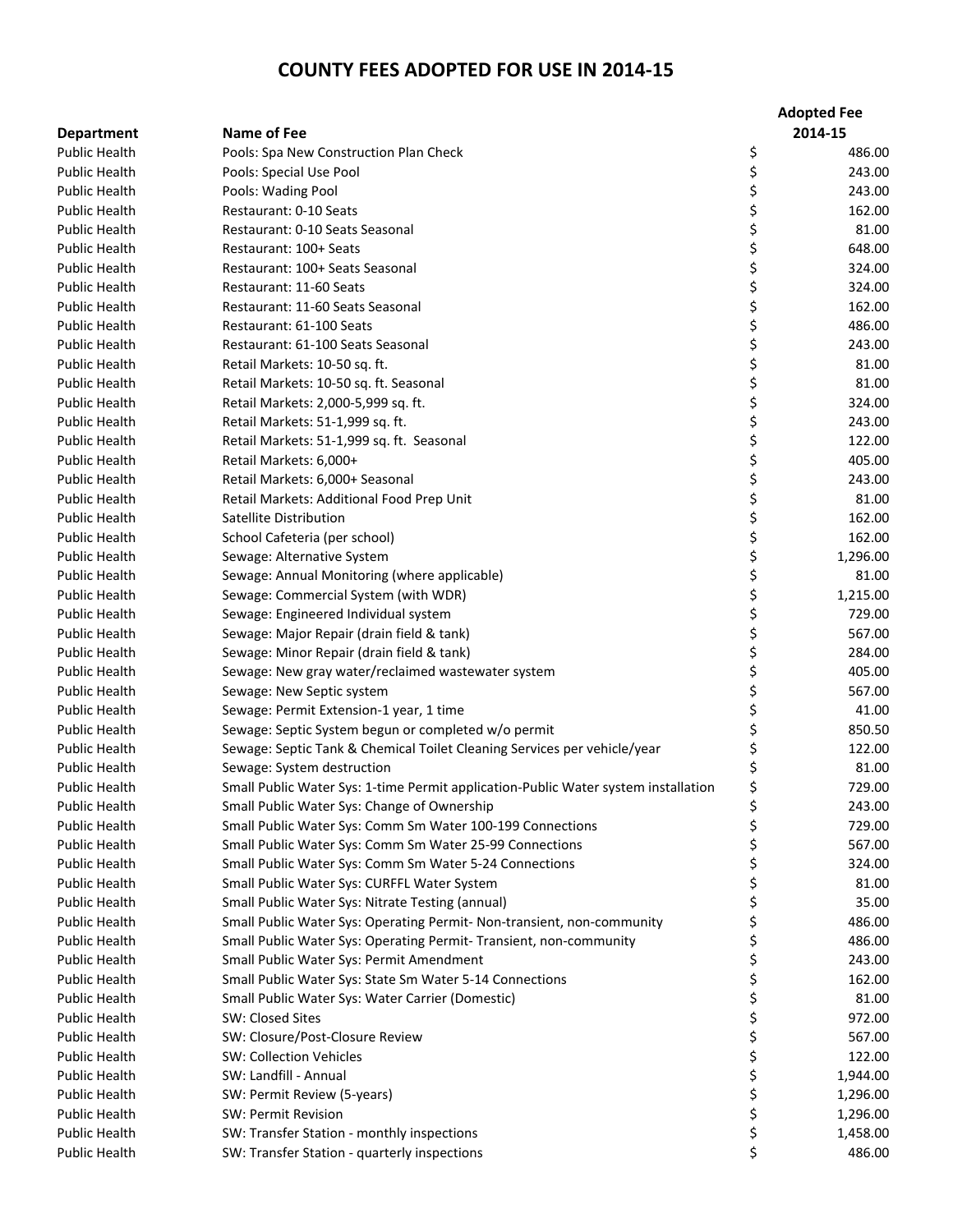|                        |                                                                     | <b>Adopted Fee</b> |                                  |
|------------------------|---------------------------------------------------------------------|--------------------|----------------------------------|
| <b>Department</b>      | Name of Fee                                                         |                    | 2014-15                          |
| <b>Public Health</b>   | <b>Tattoo: Facility Inspection</b>                                  | \$                 | 162.00                           |
| <b>Public Health</b>   | Tattoo: Practitioner Registration (one-time)                        | \$                 | 41.00                            |
| <b>Public Health</b>   | Temp Food Facility: Permit 14+ Day before event                     | \$                 | 81.00                            |
| <b>Public Health</b>   | Temp Food Facility: Permit 14+ Days before event                    | \$                 | 81.00                            |
| <b>Public Health</b>   | Temp Food Facility: Permit 2-7 Day before event                     | \$                 | 122.00                           |
| <b>Public Health</b>   | Temp Food Facility: Annual Temp Food                                | \$                 | 324.00                           |
| Public Health          | Temp Food Facility: Event Organizer Permit 2-7 Days before event    | \$                 | 122.00                           |
| <b>Public Health</b>   | Temp Food Facility: Event Organizer Permit 8-13 Day before event    | \$                 | 101.00                           |
| <b>Public Health</b>   | Temp Food Facility: Event Organizer Permit 8-13 Days before event   | \$                 | 101.00                           |
| Public Health          | Underground Tanks: Ag Operations (hourly rate)                      | \$                 | 81.00                            |
| <b>Public Health</b>   | <b>Underground Tanks: Operating Permit</b>                          | \$                 | 486.00                           |
| <b>Public Health</b>   | Underground Tanks: Tank Removal                                     | \$                 | 405.00                           |
| <b>Public Health</b>   | Vehicles: Mobile Food Prep Unit - Full Service                      | \$                 | 162.00                           |
| <b>Public Health</b>   | Vehicles: Mobile Food Prep Unit - Full Service Seasonal             | \$                 | 81.00                            |
| <b>Public Health</b>   | Vehicles: Mobile Food Prep Unit - Limited or no food prep           | \$                 | 162.00                           |
| Public Health          | Waste Generators: Lrg > 1,000kg or 300 gal/mo                       | \$                 | 365.00                           |
| <b>Public Health</b>   | Waste Generators: Med <100kg - 1,000 kg or 30 - 300 gal/mo          | \$                 | 243.00                           |
| <b>Public Health</b>   | Waste Generators: Small <100kg or 30 gal/mo                         | \$                 | 122.00                           |
| <b>Public Health</b>   | Wells: Boring Probe Survey                                          | \$                 | 324.00                           |
| <b>Public Health</b>   | Wells: Monitoring Well Construction-1st well                        | \$                 | 162.00                           |
| Public Health          | Wells: Monitoring Well Construction-add'l at same time and location | \$                 | 41.00                            |
| <b>Public Health</b>   | Wells: Monitoring Well Destruction-1st well                         | \$                 | 81.00                            |
| <b>Public Health</b>   | Wells: Monitoring Well Destruction-add'l at same time and location  | \$                 | 41.00                            |
| Public Health          | Wells: Permit Extension - one year, one time only                   | \$                 | 41.00                            |
| <b>Public Health</b>   | Wells: Water Well Construction                                      | \$                 | 648.00                           |
| <b>Public Health</b>   | Wells: Water Well Destruction-stand alone                           | \$                 | 162.00                           |
| Public Health          | Wells: Water Well Destruction-with new well                         | \$                 | 81.00                            |
| <b>Public Health</b>   | Wells: Well Contraction begun or completed w/o permit               | \$                 | 972.00                           |
| <b>Public Health</b>   | Wells: Well Repair                                                  | \$                 | 162.00                           |
| <b>Public Works</b>    | <b>Encroachment Permit: Mailboxes</b>                               | 10.00              |                                  |
| <b>Public Works</b>    | <b>Encroachment Permit</b>                                          |                    | \$132/hr -1 hr capped at $\cdot$ |
| <b>Public Works</b>    | <b>Final Tract Maps</b>                                             | \$                 | 495.00                           |
| <b>Public Works</b>    | Floodplain Elevation Certificate                                    |                    | 436.00                           |
| <b>Public Works</b>    |                                                                     | $$132/hr - 1 hr$   |                                  |
| Public Works           | <b>Grading Permit</b><br>Record of Survey                           |                    | \$132/hr -1 hr min.              |
| <b>Public Works</b>    | <b>Road Vacation</b>                                                |                    | 618.00                           |
|                        | Waste Hauler Permit                                                 | \$<br>\$           |                                  |
| <b>Public Works</b>    |                                                                     |                    | 29.00                            |
| Sheriff                | Explosives Permit - < 100 lbs.                                      | \$                 | 10.00                            |
| Sheriff                | Explosives Permit - > 100 lbs.                                      | \$                 | 5.00                             |
| Sheriff                | Livescan Fees                                                       | \$                 |                                  |
| Sheriff                | Conway Repeater Rent                                                | \$                 | 1,400.00                         |
| Sheriff                | Civil Fees                                                          | \$                 |                                  |
| Sheriff                | Initial CCW 90-Day Employment Permit                                | \$                 | 86.00                            |
| Sheriff                | Initial CCW Judge/Judicial 3-Year Permit                            | \$                 | 130.00                           |
| Sheriff                | Initial CCW Std 2-Year Permit                                       | \$                 | 108.00                           |
| Sheriff                | Renewal CCW 90-Day Employment Permit                                | \$                 | 40.00                            |
| Sheriff                | Renewal CCW Judge/Judicial 3-Year Permit                            | \$                 | 84.00                            |
| Sheriff                | Renewal CCW Std 2-Year Permit                                       | Ś                  | 62.00                            |
| Solid Waste Enterprise | Poison Liquids or Solids, Other exceeding 2 gallon limit            | \$4.75/gallon      |                                  |
| Solid Waste Enterprise | Aerosols exceeding 10 can limit                                     |                    | \$3.75/gallon or \$1 per cc      |
| Solid Waste Enterprise | Antifreeze exceeding 2 gallon limit                                 | \$2.25/gallon      |                                  |
| Solid Waste Enterprise | Flammable Liquid exceeding 5 gallon limit                           | \$2.00/gallon      |                                  |
| Solid Waste Enterprise | Non Paint Care Products exceeding 2 gallon limit                    | \$2.00/gallon      |                                  |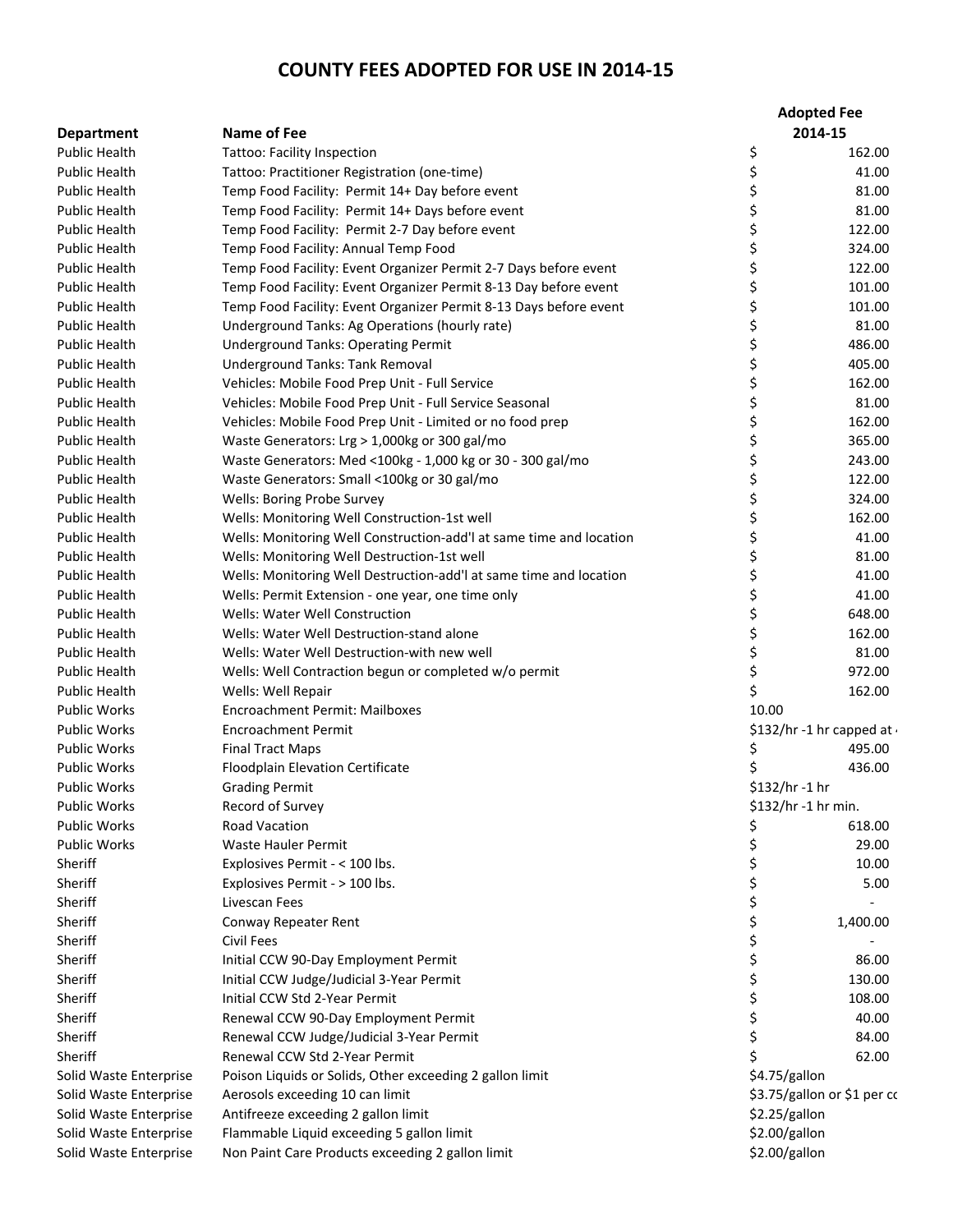|                        |                                                                                              | <b>Adopted Fee</b>        |        |
|------------------------|----------------------------------------------------------------------------------------------|---------------------------|--------|
| <b>Department</b>      | Name of Fee                                                                                  | 2014-15                   |        |
| Solid Waste Enterprise | Alkaline Batteries exceeding 1 gallon limit                                                  | \$10/gallon               |        |
| Solid Waste Enterprise | Fluorescent Tubes exceeding 15 tube limit                                                    | \$1.50/tube               |        |
| Solid Waste Enterprise | Compact Fluorescent tubes exceeding 10 tube limit                                            | \$.50/tube                |        |
| Solid Waste Enterprise | Ballasts exceeding 5 ballast limit                                                           | \$.50/ballast             |        |
| Solid Waste Enterprise | Paint Care Products exceeding 10 gallon limit                                                | \$.25/gallon              |        |
| Solid Waste Enterprise | Benton Crossing: Animal Carcass- Large each                                                  | Ş                         | 25.00  |
| Solid Waste Enterprise | Benton Crossing: Animal Carcass- Medium each                                                 | \$                        | 10.00  |
| Solid Waste Enterprise | Benton Crossing: Animal Carcass- Small each                                                  | \$                        | 5.00   |
| Solid Waste Enterprise | Benton Crossing: Auto Bodies                                                                 | $$16.50 + $17.25$ per ton |        |
| Solid Waste Enterprise | Benton Crossing: Boats & Personal Watercraft                                                 | \$74.00 per ton           |        |
| Solid Waste Enterprise | Benton Crossing: Cathode Ray Tubes (TV & computer monitors) each                             | \$5.50+\$17.25 per ton    |        |
| Solid Waste Enterprise | Benton Crossing: Inert Construction Clean Loads (per load) gavel, soil or asphalt grindin \$ |                           | 11.00  |
| Solid Waste Enterprise | Benton Crossing: Inert Construction Clean Loads (per load) gavel, soil or asphalt grindin \$ |                           | 5.00   |
| Solid Waste Enterprise | Benton Crossing: Minimum Gate Fee                                                            | Ş                         | 5.00   |
| Solid Waste Enterprise | Benton Crossing: Mixed Construction & Demolition                                             |                           | 74.00  |
| Solid Waste Enterprise | Benton Crossing: Mixer inert debris or loads of Large concrete/asphalt chunks (per ton) \$   |                           | 33.00  |
| Solid Waste Enterprise | Benton Crossing: Mobile Homes, House Trailers & Campers                                      | \$74.00 per ton           |        |
| Solid Waste Enterprise | Benton Crossing: Non-Refrigerated Appliances                                                 |                           |        |
| Solid Waste Enterprise | Benton Crossing: Organics (per load)                                                         | \$                        | 5.00   |
| Solid Waste Enterprise | Benton Crossing: Oversized tires & tractor tires dia. > 42" or >11" width each               | \$65.75+\$17.25 per ton   |        |
| Solid Waste Enterprise | Benton Crossing: Passenger car/truck tire dia. < 42" or < 11" width each                     | \$5.50+\$17.25 per ton    |        |
| Solid Waste Enterprise | <b>Benton Crossing: Refrigerated Appliances</b>                                              | \$24.75 + \$17.25 per ton |        |
| Solid Waste Enterprise | <b>Benton Crossing: Scrap Metal</b>                                                          | \$17.25 per ton           |        |
| Solid Waste Enterprise | Benton Crossing: Special Handling-Add'l 1/2 hour charge to process                           | \$20.00 per half hour     |        |
| Solid Waste Enterprise | Benton Crossing: Special Handling-Base Rate                                                  | \$74.00 per ton           |        |
| Solid Waste Enterprise | Benton Crossing: Special Handling-Large Load surcharge                                       | \$100.00 per load         |        |
| Solid Waste Enterprise | Benton Crossing: Tire on Rim surcharge                                                       | \$5.50+\$17.25 per ton    |        |
| Solid Waste Enterprise | Benton Crossing: Tree Trunks >18" & Stumps (per ton)                                         | Ş                         | 74.00  |
| Solid Waste Enterprise | Benton Crossing: Wood (per ton)                                                              | \$                        | 17.25  |
| Solid Waste Enterprise | Parcel Fee                                                                                   | \$                        | 60.00  |
| Solid Waste Enterprise | Solid Waste Fee Appeal                                                                       | \$                        | 407.00 |
| Solid Waste Enterprise | Tipping Fees (per ton)                                                                       | \$                        | 74.00  |
| Solid Waste Enterprise | Transfer Station by Volume: 1st Garbage Can up to 80 gallons                                 | \$                        | 5.00   |
| Solid Waste Enterprise | Transfer Station by Volume: Add'I garbage Can up to 40 gallons                               | \$                        | 2.50   |
| Solid Waste Enterprise | Transfer Station by Volume: C&D all other loads of inert debris                              | \$47.50 per cubic yrd     |        |
| Solid Waste Enterprise | Transfer Station by Volume: C&D Clean loads of gravel, soil or asphalt                       | \$5.00 per load           |        |
| Solid Waste Enterprise | Transfer Station by Volume: C&D Waste mixed                                                  | \$16.50 per cubic yrd     |        |
| Solid Waste Enterprise | Transfer Station by Volume: Cathode Ray Tubes (TV & computer monitors) each                  | Ş                         | 5.75   |
| Solid Waste Enterprise | Transfer Station by Volume: Minimum Gate Fee                                                 | \$                        | 5.00   |
| Solid Waste Enterprise | Transfer Station by Volume: Mixed Waste                                                      | $$11.75$ per ton          |        |
| Solid Waste Enterprise | Transfer Station by Volume: Non-Refrigerated Appliances -each                                |                           | 8.50   |
| Solid Waste Enterprise | Transfer Station by Volume: Organics (per load)                                              |                           | 5.00   |
| Solid Waste Enterprise | Transfer Station by Volume: Oversized tires & tractor tires dia. > 42" or >11" width eac \$  |                           | 68.50  |
| Solid Waste Enterprise | Transfer Station by Volume: Passenger car/truck tire dia. < 42" or < 11" width each          | \$,                       | 5.75   |
| Solid Waste Enterprise | Transfer Station by Volume: Refrigerated Appliances - each                                   | \$                        | 27.00  |
| Solid Waste Enterprise | Transfer Station by Volume: Scrap Metal                                                      |                           |        |
| Solid Waste Enterprise | Transfer Station by Volume: Special Handling-Add'l 1/2 hour charge to process                | \$20.00 per half hour     |        |
|                        |                                                                                              |                           |        |
| Solid Waste Enterprise | Transfer Station by Volume: Special Handling-Base Rate                                       | \$8.50 per cubic yrd      |        |
| Solid Waste Enterprise | Transfer Station by Volume: Special Handling-Large Load surcharge                            | \$100.00 per load         |        |
| Solid Waste Enterprise | Transfer Station by Volume: Tire on Rim surcharge each                                       | Ş                         | 5.75   |
| Solid Waste Enterprise | Transfer Station by Volume: Wood - Clean (per cubic yard)                                    | Ś                         | 8.50   |
| Solid Waste Enterprise | Transfer Station by Weight: Cathode Ray Tubes (TV & computer monitors) each                  | \$5.50+\$37.25 per ton    |        |
| Solid Waste Enterprise | Transfer Station by Weight: Minimum Gate Fee                                                 | \$                        | 5.00   |